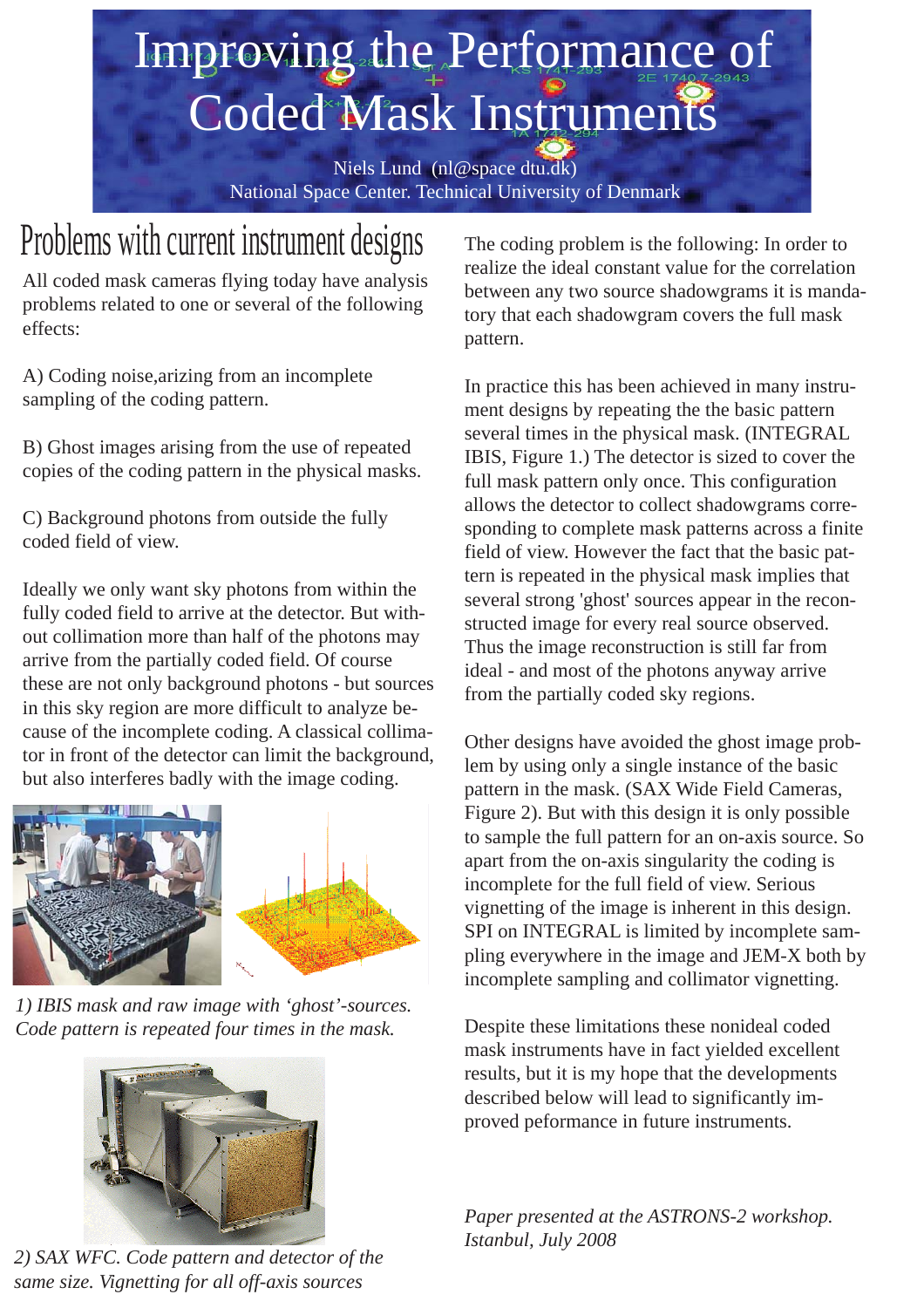## Solving the Coding Problem

### The new 'Quarterback' Configuration

1. Divide an ideal cyclic residue **\*)** mask pattern into four quarters.

2. Through cyclic permutations of rows and columns make four new patterns each of which is centered on a different quarter of the original pattern.

3. Let 4 independent detectors, each of the size of one quarter pattern observe the sky through these four masks. Detector size is indicated by the red squares in the figures.

4. Then for every direction in the fully coded field the combined image from the four detectors will cover fully the original pattern,  $\rightarrow$  we have perfect coding!

5. There will be no ghosts in the image because each detector is only seeing one full code pattern.

 see for instance: **\*)**in't Zand et al. A&A **288**, p 665 (1994)



Original complete mask pattern divided into four quarters A,B,C and D

Mask pattern cyclically shifted to bring corner A into center

Mask pattern cyclically shifted to bring corner B into center

Mask pattern cyclically shifted to bring corner C into center

Mask pattern cyclically shifted to bring corner D into center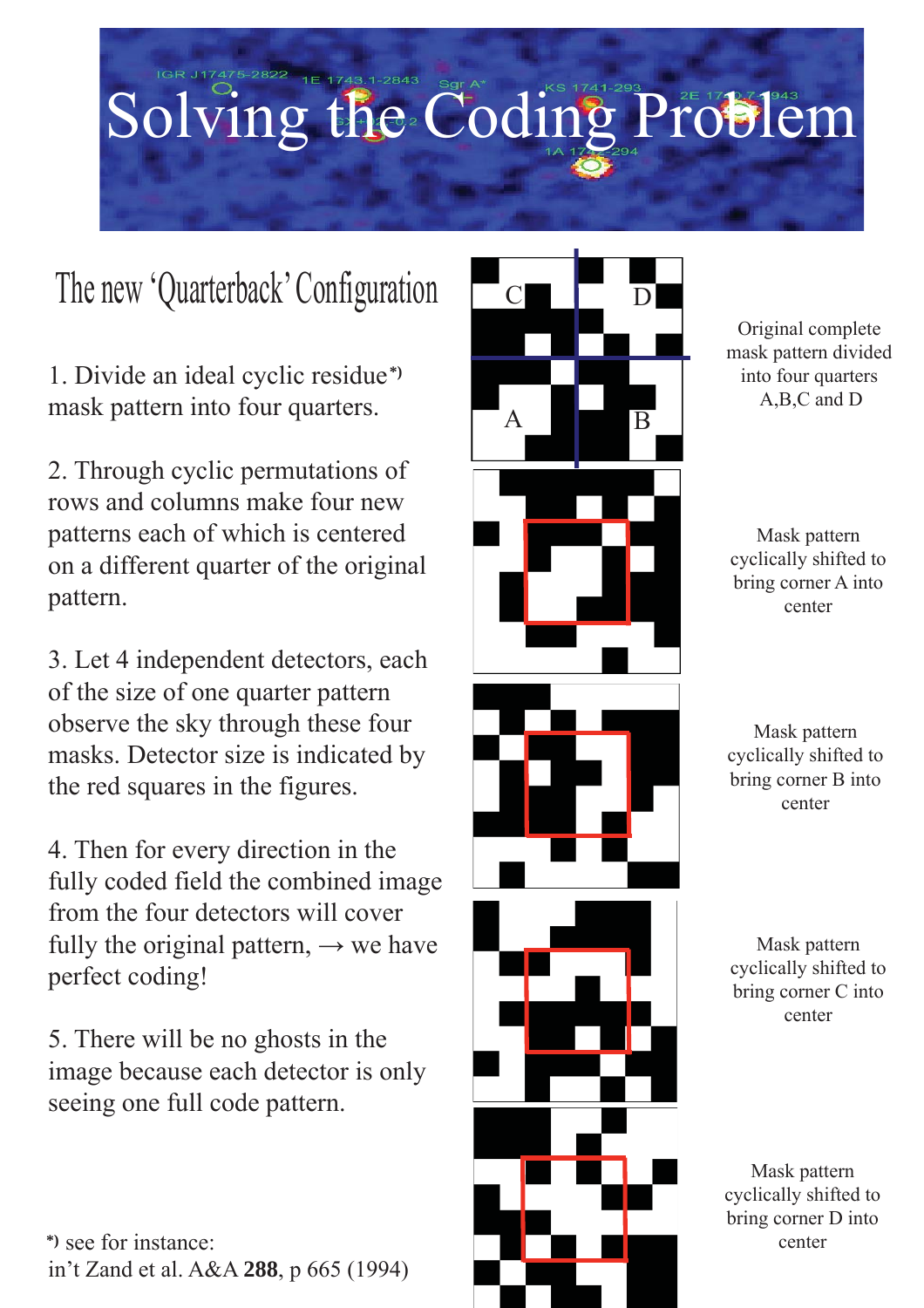# Suppression of Background

### Collimating Masks

The most straightforward way to limit the field of view without interfering with the mask coding is to place a long shield cone in front of the masks. Unfortunately, this solution is very bulky. Effective shielding requires shield cones several times longer than the detector-mask separation, and in order to avoid interference between the four shield cones the footprint of the quarterback configuration grows to unmanageable dimensions.

I propose to use instead 'multilayer masks', with one central layer defining the real mask code, and additional collimating layers perforated to avoid (or minimize) interference with the coding of the sky photons. The collimating masks can be effective even with smalle separations because the relevant dimension here is the cell size in the code mask rather than the detector size.

I have developed analytical and Monte Carlo tools to evaluate the efficiency of this approach, and the technique appears promising. The table below summarizes the results so far.

*Ratio of photon flux from fully coded directions to flux from partially coded directions (for selected mask transparencies) (in red: relative photon count inside fully coded field)*

| Mask transparency:                                    |            | 25 % 33 % 50 %           |                    |
|-------------------------------------------------------|------------|--------------------------|--------------------|
| Without collimation:                                  | 50         | 45 % 45 % 45 %<br>65 100 |                    |
| With 2 collimating masks                              | 52 %<br>50 | 50 %<br>65               | 48 %<br><i>100</i> |
| With 2 collimating masks<br>with increased separation | 68 %       | 62 %                     | 55 %               |
|                                                       | 38         | -52                      |                    |



*Outer collimating mask*



*11x11 Code mask 33 % open*



*Inner collimating mask*

*The above patterns are for illustration only. the adjacent table was calculated for 150x150 patterns which are closer to realistic sizes for practical use.*